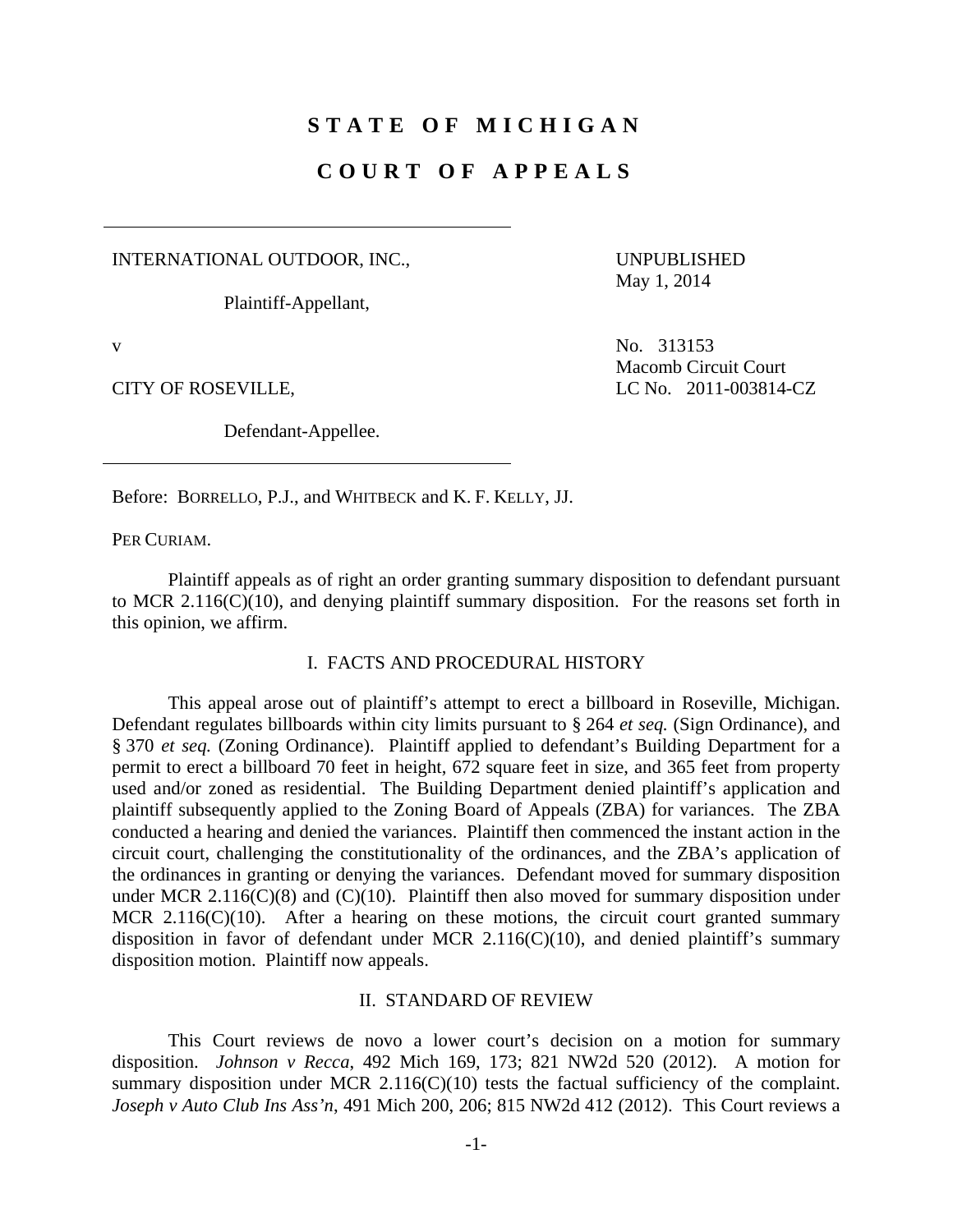"motion brought under MCR  $2.116(C)(10)$  by considering the pleadings, admissions, and other evidence submitted by the parties in the light most favorable to the nonmoving party." *Latham v Barton Malow Co*, 480 Mich 105, 111; 746 NW2d 868 (2008). Review is limited to the evidence that had been presented to the lower court at the time the motion was decided. *Innovative Adult Foster Care, Inc v Ragin*, 285 Mich App 466, 476; 776 NW2d 398 (2009). Summary disposition under MCR 2.116(C)(10) is appropriately granted "if there is no genuine issue regarding any material fact and the moving party is entitled to judgment as a matter of law." *Greene v AP Products, Ltd*, 475 Mich 502, 507; 717 NW2d 855 (2006). A genuine issue of material fact exists when the record, giving the benefit of reasonable doubt to the opposing party, leaves open an issue upon which reasonable minds could differ. *Debano-Griffin v Lake County*, 493 Mich 167, 175; 828 NW2d 634 (2013).

 This Court reviews the underlying issues regarding the interpretation and application of a township's ordinance de novo as a question of law. *Great Lakes Soc v Georgetown Twp*, 281 Mich App 396, 407–408; 761 NW2d 371 (2008). This Court also reviews a plaintiff's constitutional challenges de novo. *Thomas v Pogats*, 249 Mich App 718, 724; 644 NW2d 59 (2002). The decision of a ZBA should be affirmed unless "it is contrary to law, based on improper procedure, not supported by competent, material, and substantial evidence on the record, or an abuse of discretion." *Janssen v Holland Charter Twp Zoning Bd of Appeals*, 252 Mich App 197, 201; 651 NW2d 464 (2002). This Court gives "great deference" to the findings of the circuit court and ZBA. *Norman Corp v City of E Tawas*, 263 Mich App 194, 203; 687 NW2d 861 (2004), citing *Cryderman v Birmingham*, 171 Mich App 15, 20; 429 NW2d 625 (1988).

### III. PRIOR RESTRAINT

 On appeal, plaintiff argues that defendant's ordinances, as applied, constitute an unconstitutional prior restraint because defendant has not applied the stated objective standards for permitting billboards in a consistent manner. Defendant argues that the ZBA has followed a practice of ignoring or waiving those standards on an ad hoc and discretionary basis, and relies solely on subjective criteria and considerations in granting or denying variance requests. Defendant asserts that when the ZBA has denied billboard variances, it has stated that the proposed billboard "will not be in harmony with the general purpose and intent of Roseville's sign ordinance [Section 264-A(1)(a), (b), or (c)] and will be injurious to the neighborhood or otherwise detrimental to the public welfare and therefore, is hereby denied." These, defendant argues, are the "standards" that several relevant cases held create an unconstitutional prior restraint.

 Plaintiff argues on appeal that the circuit court properly found that defendant's billboards regulations are narrow, objective, and definite and do not operate as a prior restraint. Had plaintiff's billboard met those regulations defendant argues, there would be no need for a variance. Further, plaintiff argues that contrary to defendant's assertions of ignoring those standards or applying them on an ad hoc basis, each variance is reviewed on a case-by-case basis. In this case, plaintiff asserts, the determination of the ZBA was based on the particular factors of this site as it related to the ordinance, public safety, aesthetics, and preservation of harmony in the area. Defendant therefore contends that no constitutional violations occurred.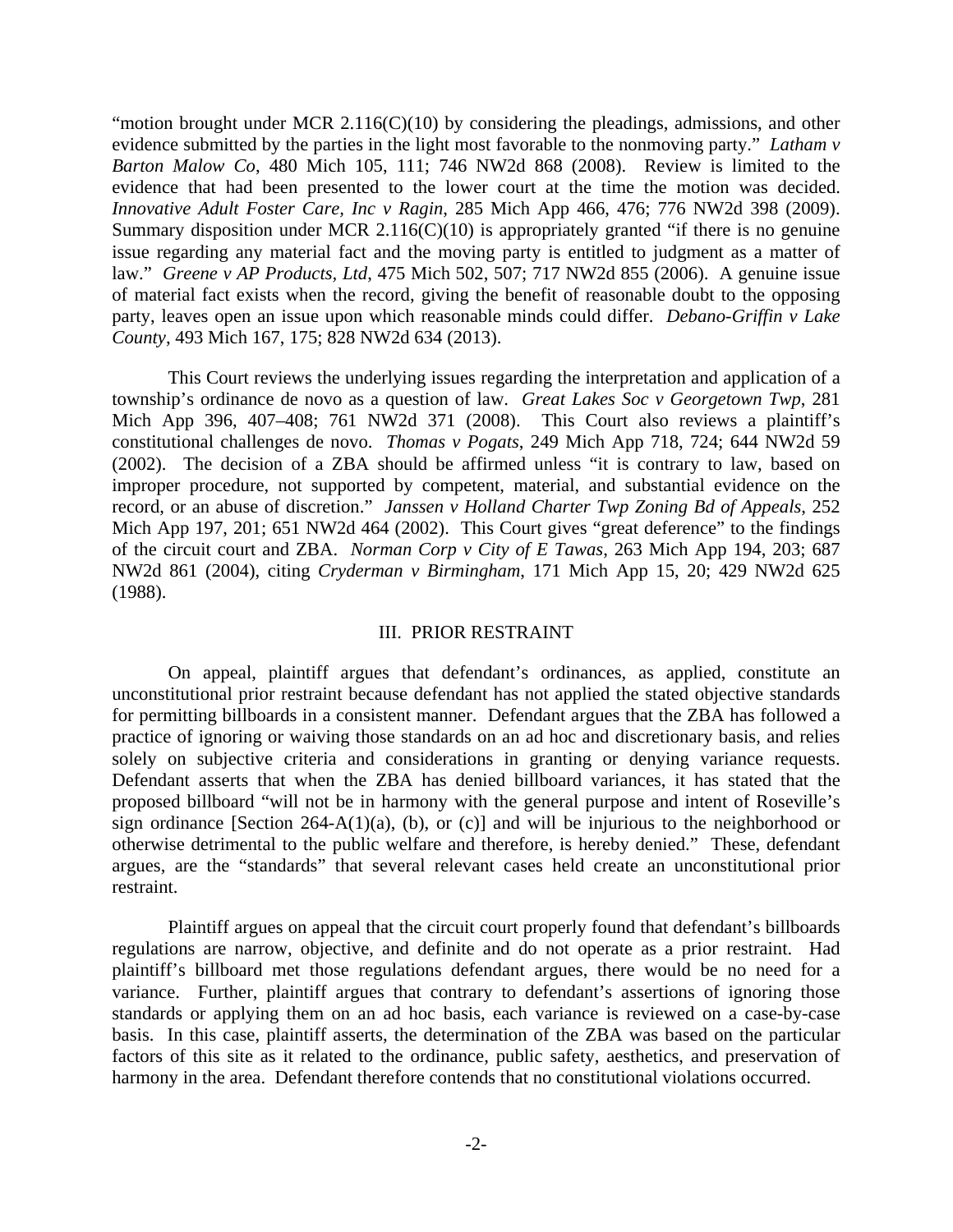We begin our analysis by noting that it is undisputed that the provisions of the ordinances regulating billboards are narrow, objective, and definite standards, and that plaintiff's proposed billboard did not fall within the standards set forth in the ordinances. Instead, plaintiff contends that the ZBA has exercised its unbridled discretion in determining whether to approve or deny variance requests, and thus, the Sign Ordinance, as applied, is an unconstitutional prior restraint.

 A licensing scheme that gives public officials the power to deny use of a forum in advance of actual expression is a prior restraint on First Amendment liberties. *Southeastern Promotions, Ltd v Conrad*, 420 US 546, 558; 95 S Ct 1239; 43 L Ed 2d 448 (1975). "Any system of prior restraints on expression bears a heavy presumption against its constitutional validity." *Van Buren Twp v Garter Belt Inc*, 258 Mich App 594, 622; 673 NW2d 111 (2003), citing *Bantam Books, Inc v Sullivan*, 372 US 58, 70; 83 S Ct 631; 9 L Ed 2d 584 (1963). A law subjecting the exercise of First Amendment freedoms to the prior restraint of a license must contain narrow, objective, and definite standards to guide the licensing authority. *Michigan Up & Out of Poverty Now Coal v State*, 210 Mich App 162, 171; 533 NW2d 339 (1995), citing *Shuttlesworth v City of Birmingham*, 394 US 147, 150–51; 89 S Ct 935; 22 L Ed 2d 162 (1969). Moreover, a licensing law that places "unbridled discretion in the hands of a government official or agency constitutes a prior restraint and may result in censorship." *Michigan Up & Out*, 210 Mich App at 171.

 Under the Michigan Zoning Enabling Act, a township's ZBA is a municipal administrative body charged with the power to interpret the ordinance, hear appeals, grant variances, and perform various other functions that may arise in the administration of the zoning ordinance. MCL 125.3601(1); MCL 125.3603(1); *Sun Communities v Leroy Twp*, 241 Mich App 665, 670; 617 NW2d 42 (2000). Under the Michigan Zoning Enabling Act:

(7) If there are practical difficulties for nonuse variances as provided in subsection (8) or unnecessary hardship for use variances as provided in subsection (9) in the way of carrying out the strict letter of the zoning ordinance, the zoning board of appeals *may* grant a variance in accordance with this section, so that the spirit of the zoning ordinance is observed, public safety secured, and substantial justice done. The ordinance shall establish procedures for the review and standards for approval of all types of variances. The zoning board of appeals may impose conditions as otherwise allowed under this act. [MCL 125.3604(7) (emphasis added).]

Likewise, defendant's Sign Ordinance provides, in pertinent part, as follows:

(B) The Board of Appeals shall also have the power to authorize a variance from the strict application of this chapter where such application will result in practical difficulty or unnecessary hardship to the person owning or having the beneficial use of the property or sign for which a variance is sought.

\* \* \*

(C) Variances.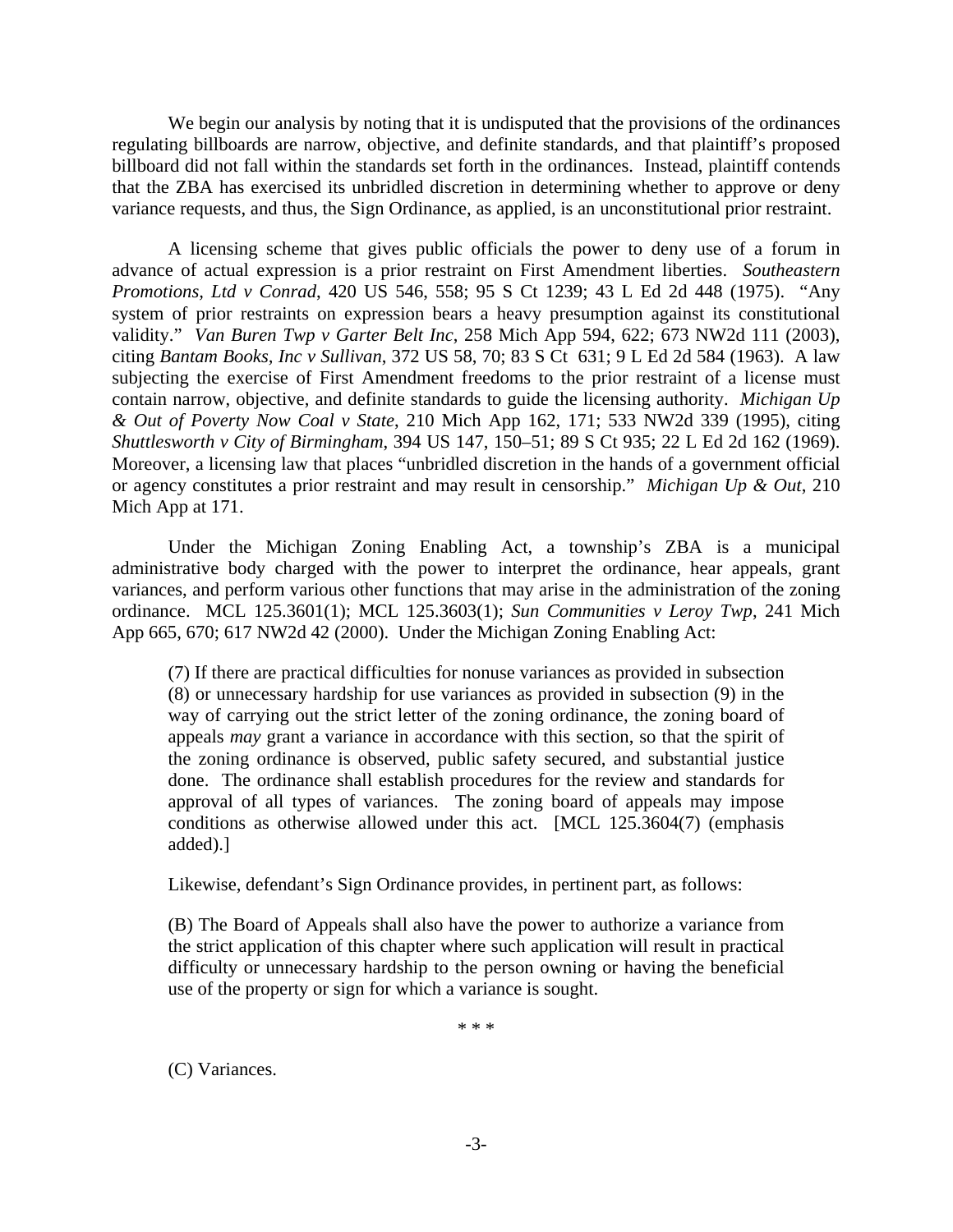(1) A variance may be allowed by the Board of Appeals only in cases involving practical difficulty or unnecessary hardship and only when the evidence in the official record of the appeal supports all of the following affirmative findings:

(a) That the alleged practical difficulty or unnecessary hardship, or both, is exceptional and peculiar to the property of the person requesting the variance and results from conditions which do not exist generally throughout the city.

(b) That the alleged practical difficulty or unnecessary hardship, or both, which will result from a failure to grant the variance includes substantially more than mere inconvenience.

(c) That, considering the public benefits intended to be secured by this chapter, the individual hardship that will be suffered by failure to grant the variance and the rights of others whose property would be affected by the allowance of the variance, allowing the variance will result in substantial justice being done. [Roseville Ordinance, § 264-15(B)-(C).]

The language of both the statute and ordinance allow the ZBA discretion in determining whether to grant or deny a variance based upon a finding that a practical difficulty or unnecessary hardship exists. Therefore, we find that the Sign Ordinance was enacted in compliance with MCL 125.3604(7).

 As previously stated, plaintiff asserts that the ordinance creates an unconstitutional prior restraint because the ZBA approves or denies variances without any real criteria upon which to base its decisions. However, plaintiff concedes that the Sign Ordinance sets forth a narrow, objective, and definite standard for permitting off-premises signs in a particular location. Roseville Ordinances,  $\S 264-6(A)(1)(a)-(d)$ ;  $\S 370-57$ . Because plaintiff could not meet the strict application of the Sign Ordinance, it was required to present evidence that a practical difficulty or unnecessary hardship existed. Roseville Ordinance, § 264-15(B). As a reviewing board, the ZBA must exercise discretion in making its variance determinations, and any assertion otherwise would clearly undercut the purpose of the ZBA. Although the ZBA has discretion under the Sign Ordinance, contrary to defendant's conclusory assertions, the ordinance did not place unbridled discretion in the hands of the ZBA. Rather, the ordinance as stated and as applied stands for the proposition that if the petitioner does not meet the strict application of the ordinance, the ZBA reviews the variance request and considers whether a practical difficulty or unnecessary hardship exists based upon the evidence presented in that specific case. Roseville Ordinance,  $\S 264-15(B)-(C)$ . The practical difficulty or unnecessary hardship standard has repeatedly been upheld as a valid standard by which the ZBA reviews variance requests if the petitioner does not strictly adhere to the objective standards set forth in the ordinance. See *Norman Corp v City of E Tawas*, 263 Mich App 194, 203; 687 NW2d 861 (2004), lv den 472 Mich 894 (2005); *Janssen*, 252 Mich App at 201. Our review of the record evidence in this case, specifically the minutes of the ZBA, leads us to conclude, as did the circuit court, that defendant applied both the practical difficulty and undue hardship standards. Therefore, the Sign Ordinance did not place unbridled discretion in the hands of the ZBA, but rather, provided a standard from which the ZBA reviews variance applications. Consequently, the circuit court did not err in ruling that the Sign Ordinance, on its face, was constitutional.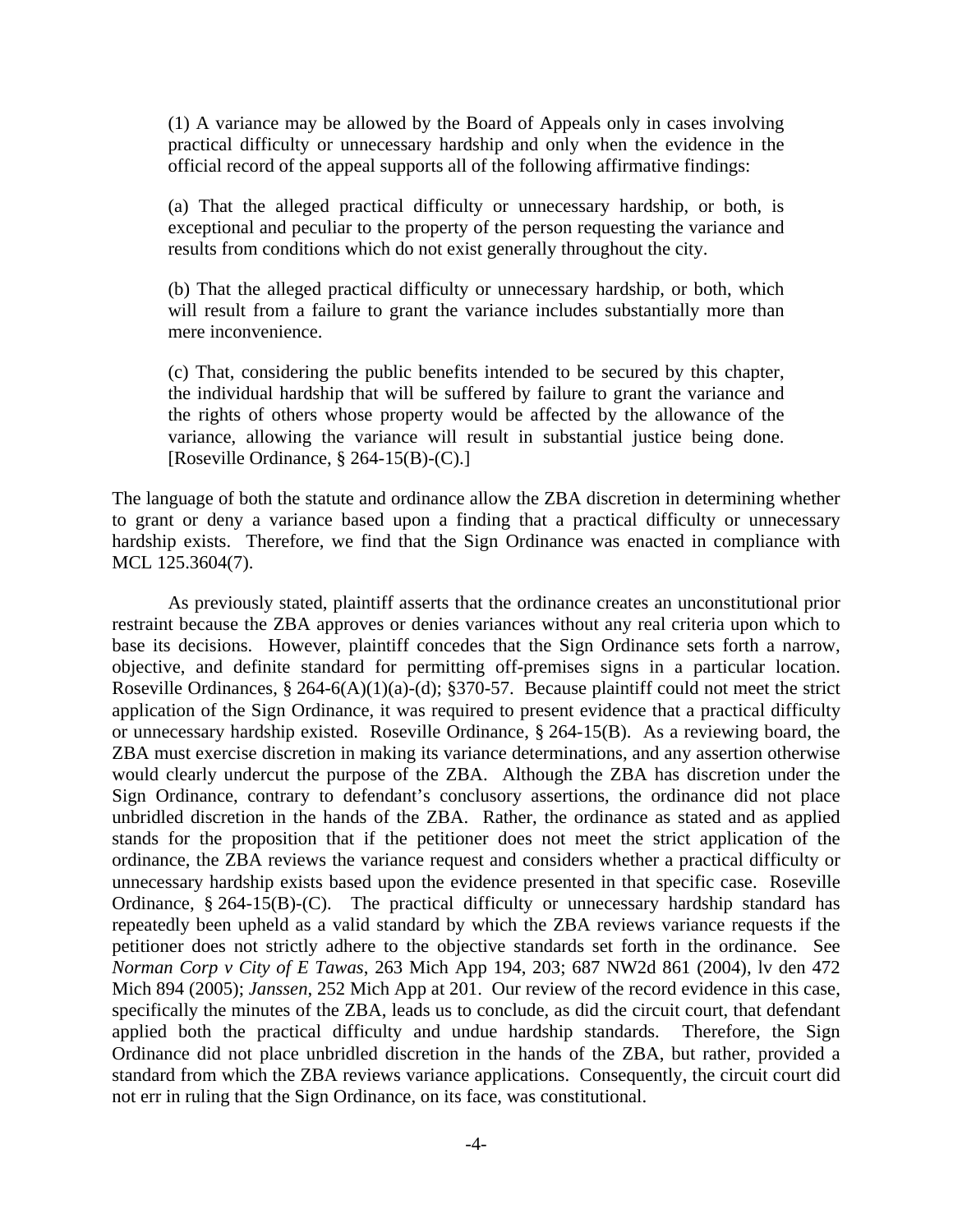Plaintiff additionally asserts that, had the ZBA applied the objective practical difficulty standard, it would have found that plaintiff did face a practical difficulty requiring variances for its proposed billboard, and the Sign Ordinance, as applied, imposes a prior restraint. Consequently, plaintiff argues, the ZBA's decision to deny the variance was not tethered to any constitutionally firm standards, but rather adopted on an ad hoc, arbitrary basis.

 Non-use variances may be granted if a property owner might otherwise suffer a practical difficulty. *Norman Corp*, 263 Mich App at 203; Roseville Ordinance, § 264-15(B)-(C). A practical difficulty cannot be self-created. *Norman Corp*, 263 Mich App at 202. Non-use variances may be granted if a property owner might otherwise suffer a practical difficulty. *Norman Corp*, 263 Mich App at 203; Roseville Ordinance, § 264-15(B)-(C). A practical difficulty cannot be self-created. *Norman Corp*, 263 Mich App at 202. Plaintiff sought variances for height, size, and setback from residential zoned property, classifying this as a nonuse variance. After the hearing, the ZBA denied all three variance requests and ruled that the variances were not in harmony with the general purpose and intent of Roseville Ordinance,  $§$  264-6(A)(1)(b), § 264-6(A)(1)(c), and §370-57, relating to off-premises signs located in the Sign Overlay Zone. More specifically, the ZBA found that no undue hardship, unique circumstances or practical difficulty existed, or if they did exist, any undue hardship, unique circumstances, or practical difficulty was self-created by plaintiff's desire to erect a billboard at this location, size, and height. The ZBA also found that the location of the proposed billboard added driving distractions, traffic congestion, visual blight, and a traffic hazards. Moreover, the ZBA found that the proposed billboard would be aesthetically inconsistent with the residentially zoned property nearby.

 At the hearing, concerns were raised by both council members and residents regarding the proposed billboards proximity to residential homes. In October 2010, defendant adopted a moratorium that remained in effect for 180 days in order to allow the Planning Commission to review the city's ordinances and regulations pertaining to billboards. This moratorium was a result of residents in the area complaining about the amount of billboards located near a residential used and/or zoned property. In April 2011, defendant adopted an amendment to the Zoning Ordinance to provide for regulations in the Sign Overlay Zone, and the provisions required a 500 foot setback from residential used and/or zoned property, Roseville Ordinance, § 370-57.

The ZBA applied the standard set forth in the Sign Ordinance in reviewing plaintiff's application for variances, and the findings were supported by competent, material, and substantial evidence. Because the record suggests that evidence was presented to support the ZBA's findings, the decision to deny the variance application was based on the standards set forth in the Sign Ordinance, and the ZBA did not deny plaintiff's variance application on an ad hoc and arbitrary basis. Accordingly, the circuit court properly granted summary disposition on this prior restraint claim. $1$ 

 $\overline{a}$ 

<sup>&</sup>lt;sup>1</sup> We note that plaintiff also asserts the practical difficulty it suffered was not self-created. Plaintiff cites the decision in *Wolverine Commerce, LLC v Pittsfield Charter Twp*, 483 Mich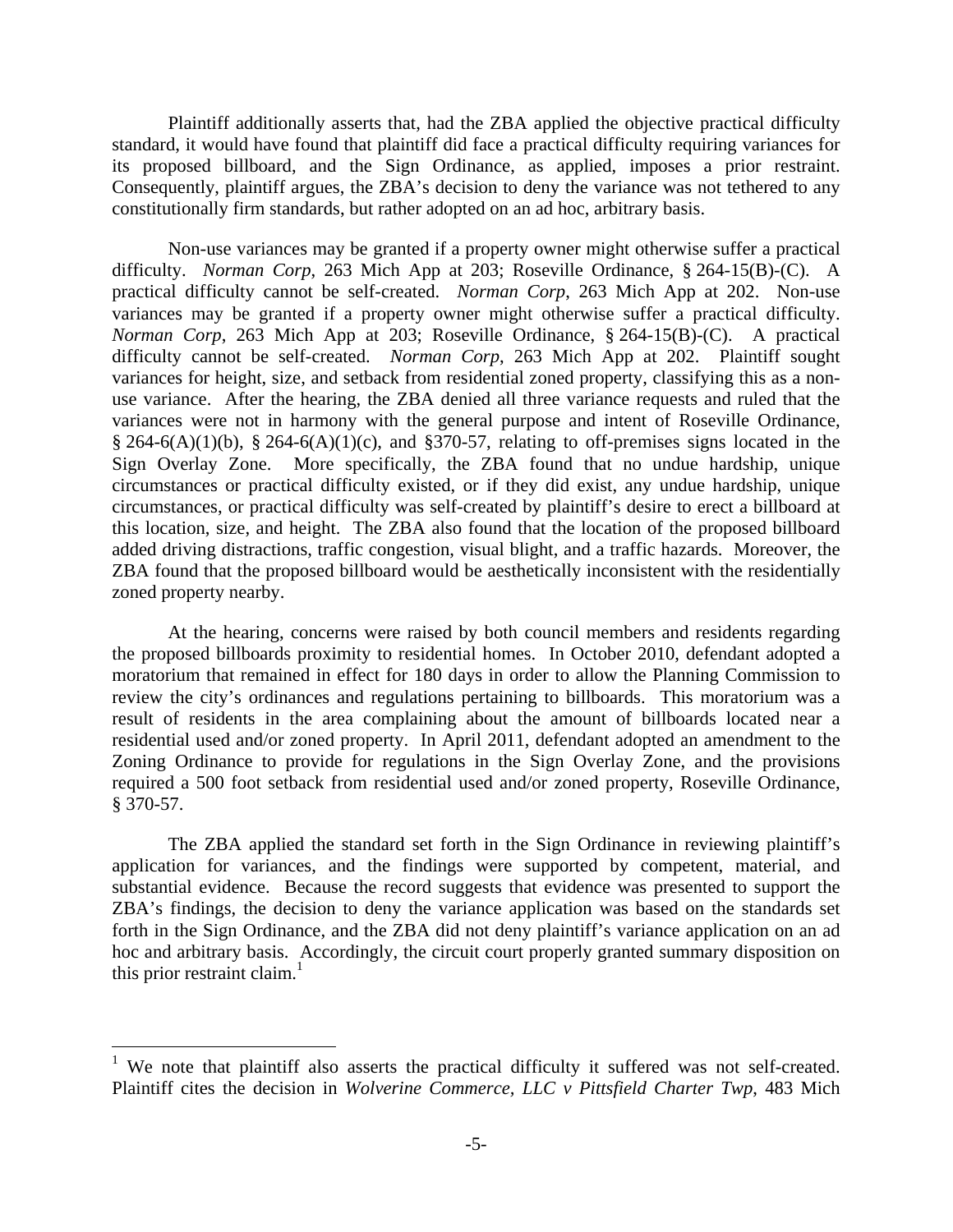#### IV. COMMERCIAL SPEECH

 Plaintiff next argues that billboard advertising is a form of speech protected under the First Amendment and any attempt by defendant to regulate or restrict billboard advertising must directly advance a substantial government interest and be narrowly tailored to reach no further than necessary to achieve that interest. Plaintiff asserts on appeal that when defendant began enforcing 300 square foot limitations to billboards in 2011, defendant received two requests for variances that exceeded the 300 square foot limitation, and it granted one and denied plaintiff's. Plaintiff again asserts that the denial of their variance was the result of the ZBA's unbridled discretion and consistent willingness to grant variances to erect billboards exceeding the strict regulations. Such conduct, plaintiff argues, renders the stated purpose of the Sign Ordinance nugatory and unconstitutional.

 "The First Amendment, as applied to the States through the Fourteenth Amendment, protects commercial speech from unwarranted governmental regulation." *Central Hudson Gas & Elec Corp v Pub Serv Comm of New York*, 447 US 557, 561; 100 S Ct 2343; 65 L Ed 2d 341 (1980). To be valid, an ordinance that restricts commercial speech that concerns lawful activity and is not misleading must: (1) seek to implement a substantial governmental interest; (2) directly advance that interest; and (3) reach no further than necessary to accomplish the given objective. *Id.* at 563-566. The burden of justifying a restriction on commercial speech is on the party seeking to uphold it. *Edenfield v Fane*, 507 US 761, 770–771; 113 S Ct 1792; 123 L Ed 2d 543 (1993).

 A review of the record suggests that the current and previous variances granted or denied were directly related to the stated purpose of the Sign Ordinance. The purpose of the Sign Ordinance is "to protect the health, safety and welfare of the citizens of the City of Roseville, including but not limited to defining and regulating signs in order to promote aesthetics, to avoid danger from sign collapse and to regulate sign materials, avoid traffic hazards from sign locations and size, avoid visual blight and provide for the reasonable and orderly use of signs." Roseville Ordinance, § 264-2. The specific purpose of the Sign Ordinance is noted in the minutes of every ZBA hearing that plaintiff attached to its motion for summary disposition. This specific purpose was also stated in the ZBA's review of plaintiff's application for variances. Given that plaintiff provides no relevant legal authority or factual support for its claim,<sup>2</sup> the circuit court did not err in granting defendant's motion for summary disposition on this claim.

<sup>2</sup> The circuit court made a similar finding, stating: "Plaintiff has not supported its arguments in this vein with any legal authority, and the Court will not entertain this argument without same."

<sup>1023, 1024; 765</sup> NW2d 343 (2009), for the proposition that "[t]he self-imposed hardship rule applies to preclude relief in taking claims asserted by a property owner who has subdivided or physically altered the land so as to render it unfit for the uses for which it is zoned, not to cases in which the legal status of the property has been altered." Even in accepting plaintiff's assertion that leasing the property with full knowledge of the billboard restrictions did not constitute a self-created practical difficulty, the ZBA did not base its decision solely on finding the practical difficulty was self-created. In fact, the ZBA expressly found that no practical difficulty existed, and merely stated that if it did exist, it was self-created.